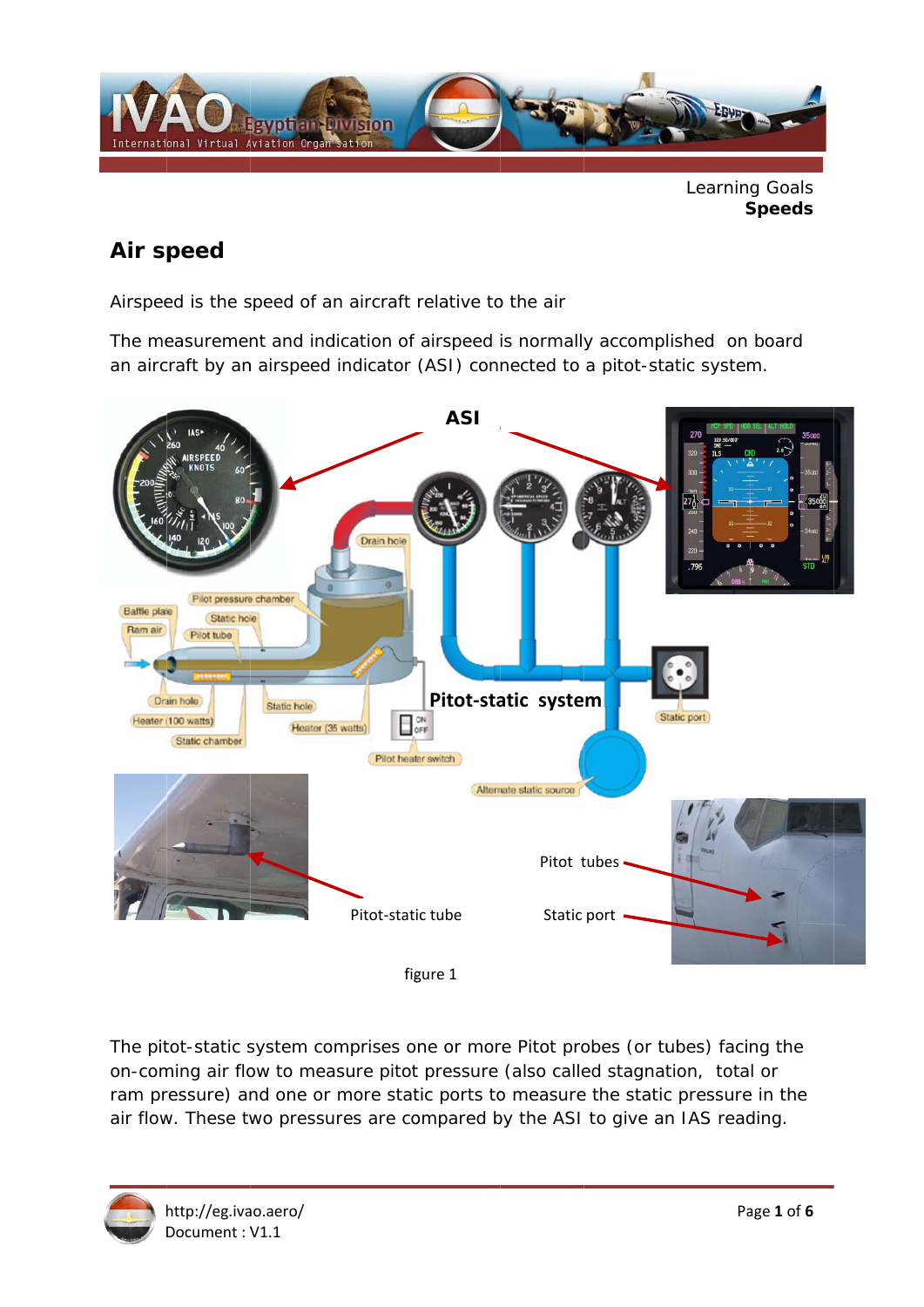# **Indicated airspeed (IAS)**

Indicated airspeed (IAS) is the airspeed indicator reading (ASIR) uncorrected for instrument, position, and other errors.

Simply said: it is the airspeed indicated on the instrument.

The IAS (also referred to as KIAS: Knots indicated airspeed) is the safety speed for handling the aircraft.

Stall speeds, gear and flaps limitation speeds, holding speeds and approach speeds are indicated airspeeds.

### TAKE-OFF:

 $V1 =$  take-off decision speed (or critical speed). Before V1, the pilot can abort take-off. After V1, the pilot MUST take off.

 $VR =$  take-off rotation speed at which the pilot gently pulls the flight controls to rise the nose and take off.

 $V2$  = take-off safety speed to be reached before passing 35 ft above runway altitude.

#### $CRIIISE$

 $Va =$  Maneuvering speed, max speed at which flight controls can be fully maneuvered.

Vno = Normal Operation speed, max cruise speed.

 $Vne = Never Excel speed.$ 

Vmo = Maximum Operating speed (KIAS).

Mmo = Maximum Operating Speed (Mach).

#### **APPROACH AND LANDING:**

 $Vfe = Maximum speed$  with Flaps Extended.

 $V$ lo = Maximum speed for Landing gear Operations (retraction and extension).

Vle = Maximum speed when Landing gear Extended.

 $Vs = Stalling speed (at max weight).$ 

Vso = Stalling speed with gear and flaps Out (at max weight).

Vref = Reference speed (or landing speed) =  $1.3 \times$  Vso (Vref also known as Vat).

#### **APPROACH REGULATION:**

Minimum clean speed = minimum speed with gear/flaps/slats up and airbrakes in, usually about 1.5 x Vso.

Minimum approach speed = Vref (see above),  $1.3 \times V$ so.

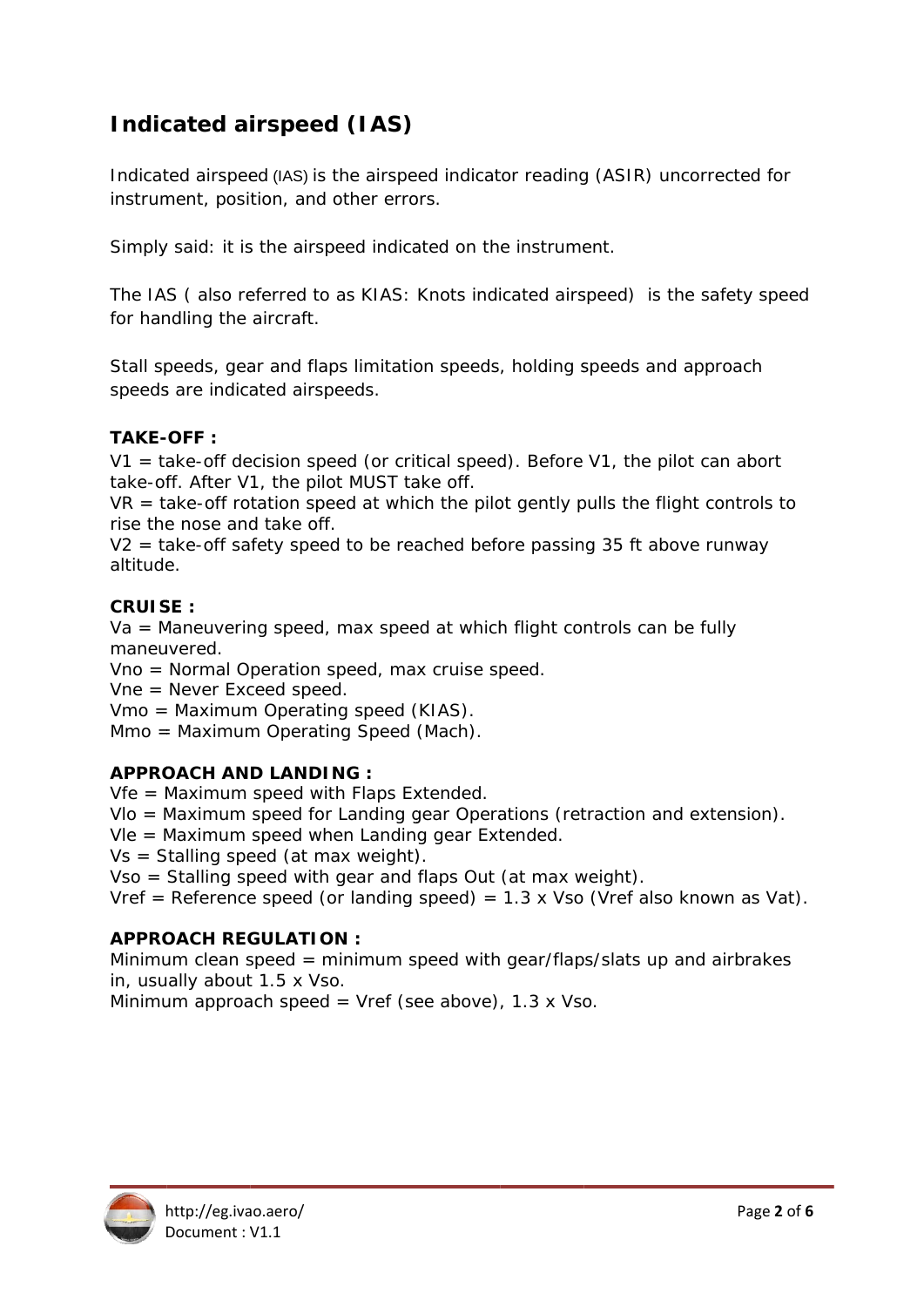# **True airspeed (TAS)**

Document: V1.1

True airspeed (TAS) of an aircraft is the speed of the aircraft relative to the airmass in which it is flying. True airspeed is important information for accurate navigation of an aircraft.





The higher you fly, the less denser the air will be. This will result in less drag/friction which will make the aircraft fly faster with the same IAS setting. Climbing higher and higher will eventually result in an decrease of thrust because the engines need oxygen for the combustion. Not enough oxygen will eventually cause engine flameout. For that reason each aircraft has a Flight ceiling and an optimum flight level calculated by the FMC (flight management computer) to fly as economical as possible.

The calculation of TAS depends on the density, pressure, temperature and IAS. It can be roughly estimated by correcting the IAS by 2% for every 1000ft you climb

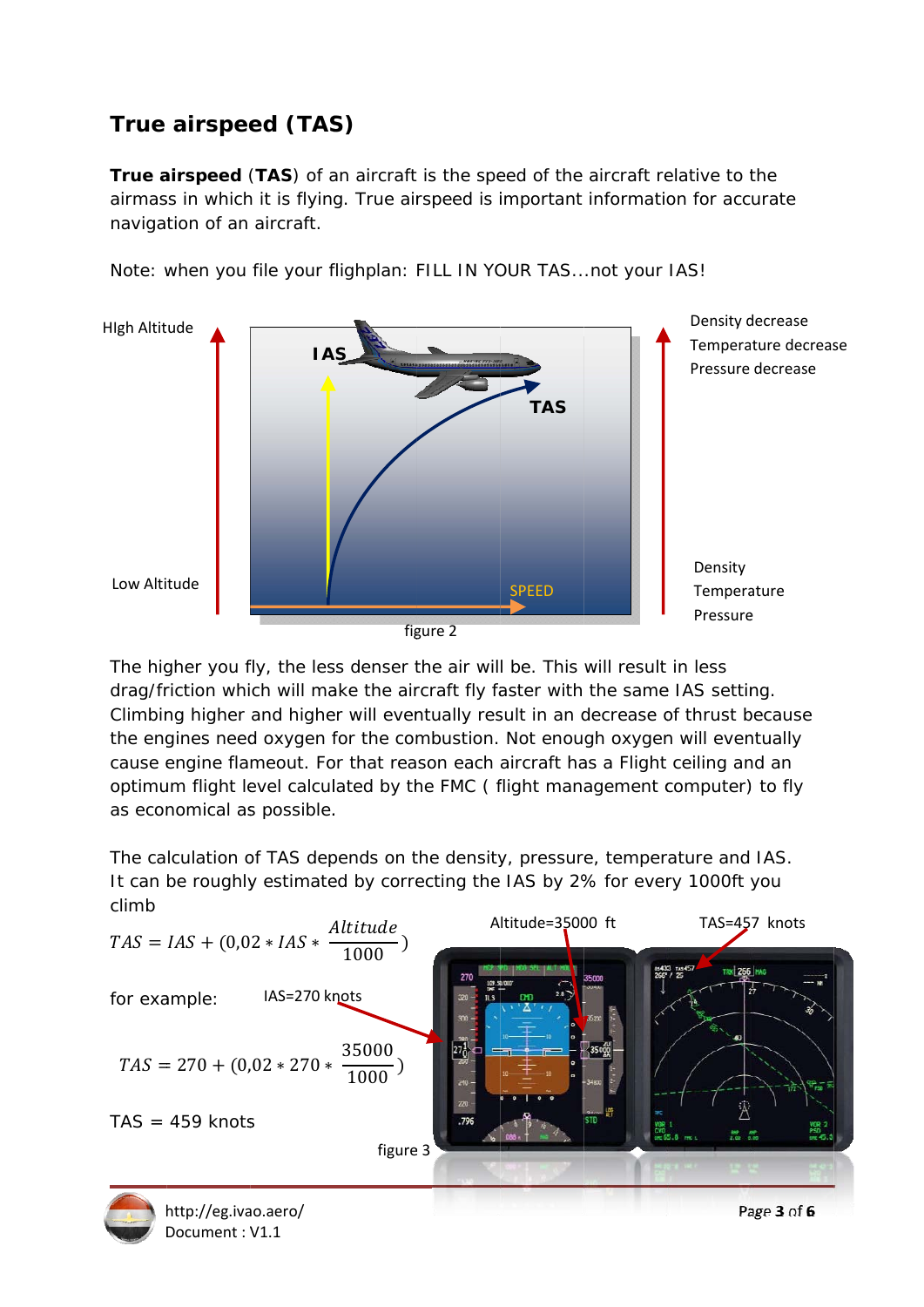## Ground speed (GS)

The Groundspeed (GS) is the True airspeed (TAS) corrected with the wind speed and represents the speed of an aircraft relative to the ground



Imagine your aircraft is flying inside a big "box" of air with a certain density which gives you the True airspeed. The " box" of air is also being moved by winds which may result in a tail wind (which makes you go faster), a head wind (which makes you go slower) or a cross wind (which makes you drift offcourse ).

 $GS = TAS + / -$  wind correction

In the MFD of figure 4 we see a perfect headwind of 25 knots.

The TAS S is 457

The Groundspeed =  $457 - 25 = 433$ 

well...almost ©

The MFD presents whole numbers only



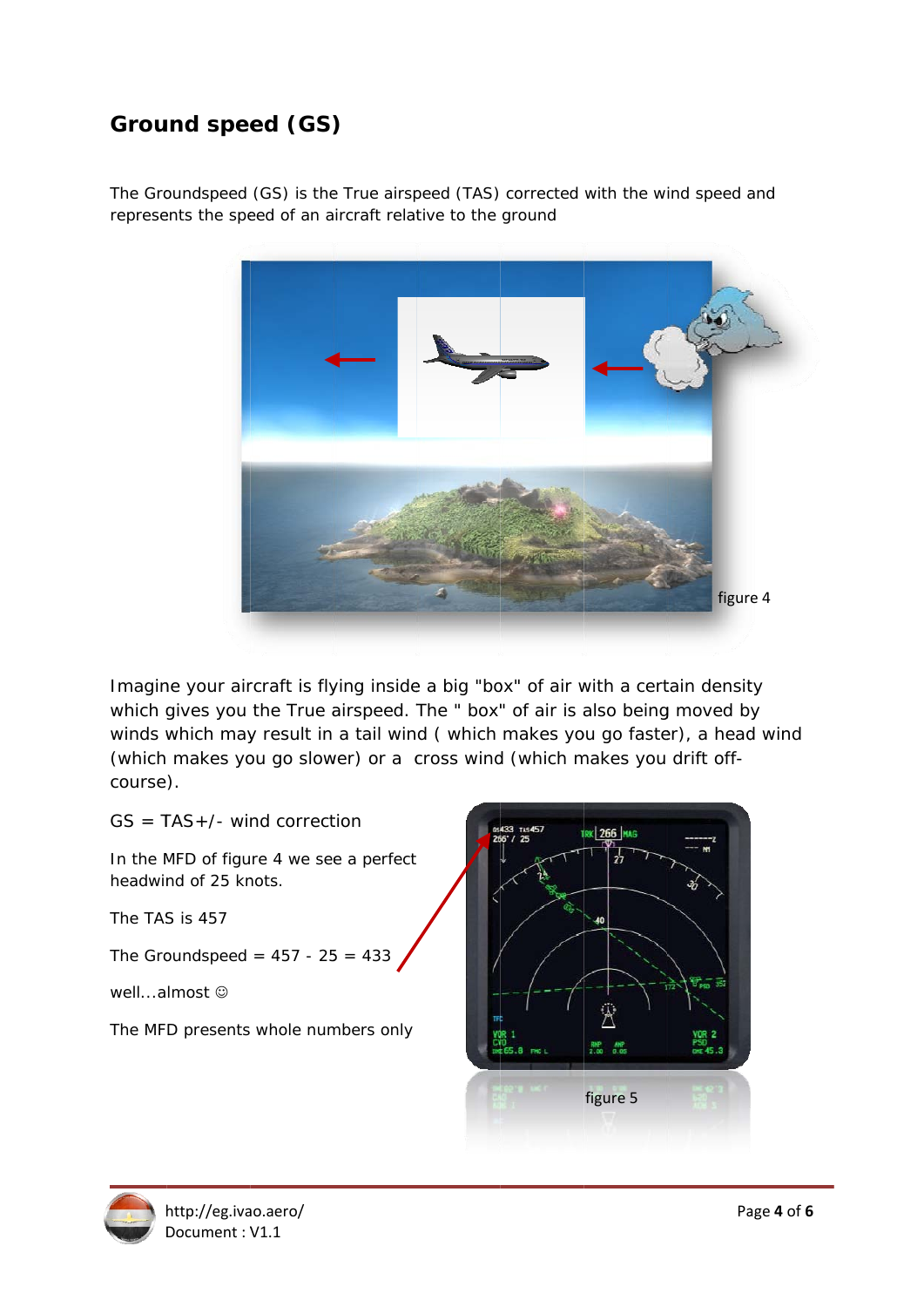Note: You need your GS to calculate your estimated time of arrival (ETA) over a certain point

For instance: your groundspeed was 433 and let's say we have 72nm to go before we reach CVO at FL350.

This will take us:  $(72/433)*60 =$  approx. 10 minutes

## Mach number (M)

The Mach number is the True airspeed relative to the speed of sound

$$
M = \frac{TAS}{C}
$$

Note: MACH numbers are normally used above Flight level 250 !

For the mathematicians. I will give you an example to show you that we can calculate an estimate which will be pretty close to what our MFD would say.

But before we start you need to know a few extra rules:

1: calculations are based on the ICAO standard temperature of 15°C and standard ICAO pressure altitude of 1013 HPa.

2: For every 1000ft you climb...the temperature will drop with 1,98 °C (for a quick estimate...use 2)

3: The speed of sound depends on several factors. but in order to not make it too complex... it can be estimated by temperature only according to:

$$
C=20*\sqrt{273+T}
$$

We are flying at FL 350 with a KIAS of 270 knots. We already calculated our TAS of 459 knots

Our standard ground temperature is 15°C and for every 1000ft we climb the temperature drops with  $1,98^{\circ}$ ....so...the temperature at FL 350 = 15 - 35\*1,98 = -54,3 °C

The Speed of sound C at FL 350 will then be: 20  $*$  SQRT (273 - 54,3) = 295.8 m/s

The only thing to do is to convert the TAS from knots  $=$  nm/h into m/s

where  $1nm/h = 1,85 km/h = 0,5138 m/s$